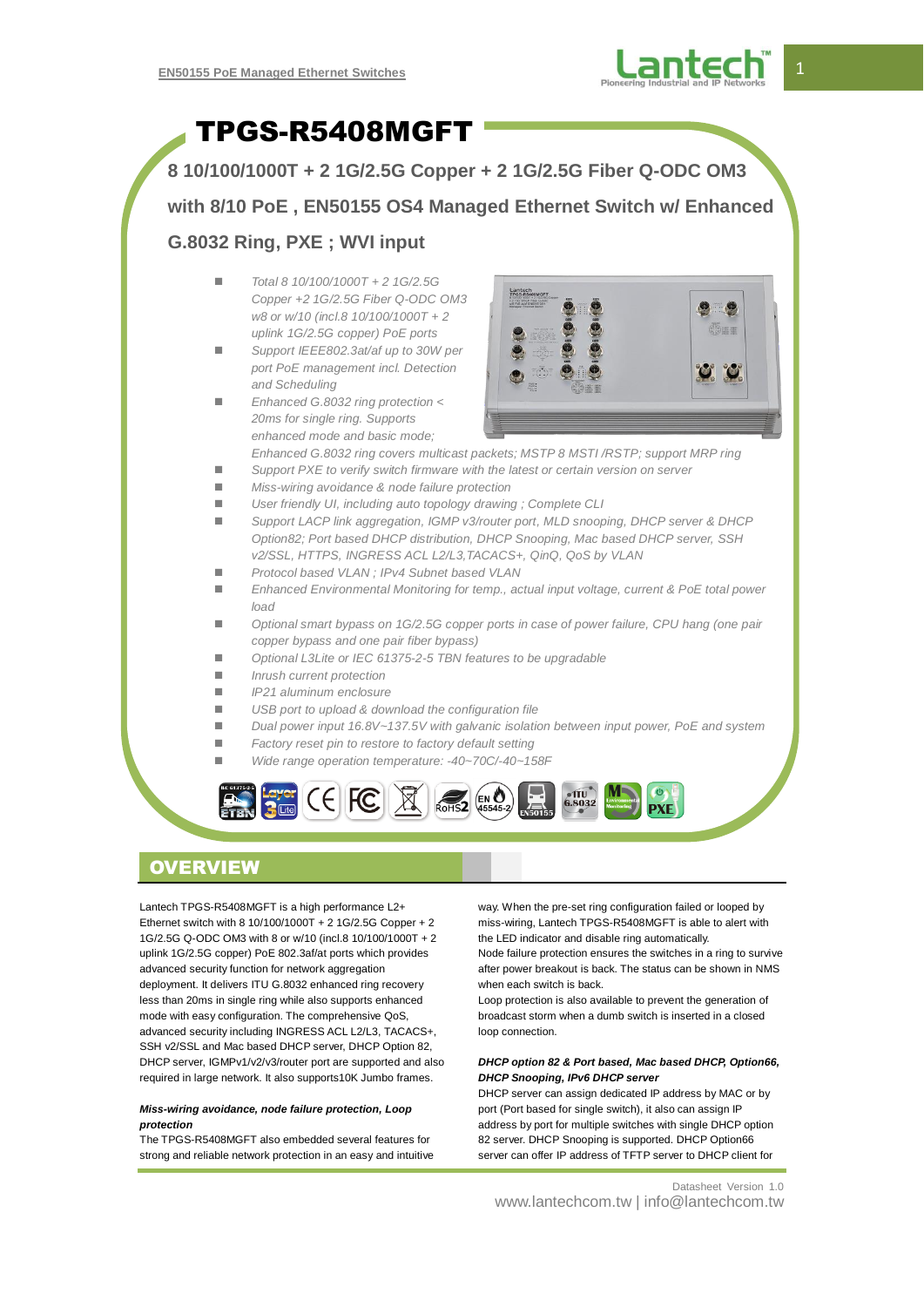

VOIP application. Basic IPv6 DHCP service can be supported.

#### *Support PXE to verify switch firmware with the latest or certain version*

The switch can check its firmware version during booting time via PXE protocol. If switch finds any newer version, it will upload automatically.

#### *User friendly GUI, Auto topology drawing*

The user friendly UI, innovative auto topology drawing and topology demo makes TPGS-R5408MGFT much easier to get hands-on. The complete CLI enables professional engineer to configure setting by command line.

#### *Enhanced G.8032 ring, 8 MSTI MSTP; MRP ring*

Lantech TPGS-R5408MGFT features enhanced G.8032 ring which can be self-healed in less than 20ms for single ring topology protection covering multicast packets. It also supports various ring topologies that covers enhanced ring and basic ring by easy setup than others. It supports MSTP that allows RSTP over VLAN for redundant links with 8 MSTI. MRP (Media Redundancy Protocol) can be supported for industrial automation networks.

#### *Built-in IEC 61375-3-4 ECN (Ethernet Consist Network) to work with IEC61375-2-5 TBN*

Lantech OS4 Ethernet switches comply with IEC 61375-3-4 (ECN) standard. The support of Ethernet Consist Network allows interconnection between end devices located in single consist of train and interoperability with IEC61375-2-5 (TBN).

#### *Enhanced Storm control*

Storm control prevents traffic on a LAN from being disrupted by a broadcast, multicast, or unicast storm on one of the physical interfaces and the detection is more precise and reaction is more efficient.

#### *Optional L3Lite/L3\*/ETBN to be upgradable*

Lantech OS4 are optional upgradable to L3 Lite/ L3\* or ETBN communication protocols for future expansion. The optional L3Lite includes editable routing table, VRRP, Router-on-a-stick, Inter- VLAN routing. Optional ETBN complies with IEC61375-2- 5 ETBN for Train Backbone Network.

#### *QinQ, QoS and GVRP supported*

It supports the QinQ, QoS and GVRP for large VLAN segmentation.

#### *Up to 8/10 (at) PoE at/af ports w/advanced PoE management*

Compliant with 802.3af/at standard, the Lantech TPGS-R5408MGFT is able to feed each PoE port up to 30 Watt at each PoE port for various IP PD devices. Lantech TPGS-R5408MGFT supports advanced PoE management including PoE detection and scheduling. PoE detection can detect if the connected PD hangs then restart the PD; PoE scheduling is to allow pre-set power feeding schedule upon routine time table. Each PoE port can be Enabled/disabled, get the voltage, current, Watt, and temperature info displayed on WebUI.

#### *Dual WVI input with max PoE budget and Inrush current protection*

The TPGS-R5408MGFT WVI model accept 16.8~137.5VDC dual input with galvanic protection and can feed 54V output for PoE feeding with 80W budget. A voltage which can be minimal 0,5 Un nominal voltage (when Vin≧36V) and/or a voltage which can be maximal 1,5 Un nominal voltage for more than

#### 1000 consecutive ms (one second).

The inrush current on initial power up can be limited lower than 10 x nominal current and for less than 1ms.

#### *IGMPv3, GMRP, router port, MLD Snooping, static multicast forwarding and multicast Ring protection*

The unique multicast protection under enhanced G.8032 ring can offer immediate self-recovery instead of waiting for IGMP table timeout. It also supports IGMPv3, GMRP, router port, MLD snooping and static multicast forwarding binding by ports for video surveillance application.

#### *Protocol based VLAN; Subnet based VLAN*

The protocol-based VLAN processes traffic based on protocol. It filters IP traffic from nearby end-stations using a particular protocol such as IP, IPX, ARP or other Ethernet-types in a Hex value. Subnet based VLANs group traffics into logical VLANs based on the source IP address and IP subnet.

The above features can help to build VLAN in the network mixed with managed and un-managed switch as to define packets to which VLAN group based on protocol or subnet.

#### *Editable configuration file; USB port for upload/download configuration*

The configuration file of Lantech TPGS-R5408MGFT can be exported and edited with word processor for the following switches to configure with ease.

The USB port can upload/download the configuration from/to USB dongle.

#### *Event log & message; 2 DI + 2DO; Factory default pin*

TPGS-R5408MGFT provides 2DI and 2DO. When disconnection of the specific port was detected; DO will activate the signal LED to alarm. DI can integrate the sensors for events and DO will trigger the outside alarm and switch will send alert information to IP network with email and traps.

The factory reset pin can restore the setting back to factory default.

#### *Enhanced environmental monitoring for switch inside information*

The enhanced environmental monitoring can detect switch overall temperature, total power load, actual input voltage and current. It also can send the SNMP traps alert when abnormal.

#### *Optional smart bypass protection on dual 1G/2.5G copper ports\*\* and 1G/2.5G fiber port\*\**

The bypass relay is set to bypass the switch to the next one when power is off to prevent network disruption. Lantech bypass caters to remain in bypass mode until the switch is completely booting up when power is back to avoid another network lost. Optional smart bypass (one pair copper and one pair fiber bypass) can be activated when switch encounters power failure or CPU hang. (-BT/-BF/-BT-BF model)

#### *EN50155, EN45545-2; EN61373 compliance; High ESD protection*

TPGS-R5408MGFT passed serious tests under extensive Industrial EMI and Safety standards. With EN45545-2 Fire & Smoke and EN50155 verification, the TPGS-R5408MGFT is best switch for railway on-board/track side, vehicle and mining applications. For more usage flexibilities, TPGS-R5408MGFT supports wide operating temperature from -40°C to 70°C. (85°C operation for 10 min.)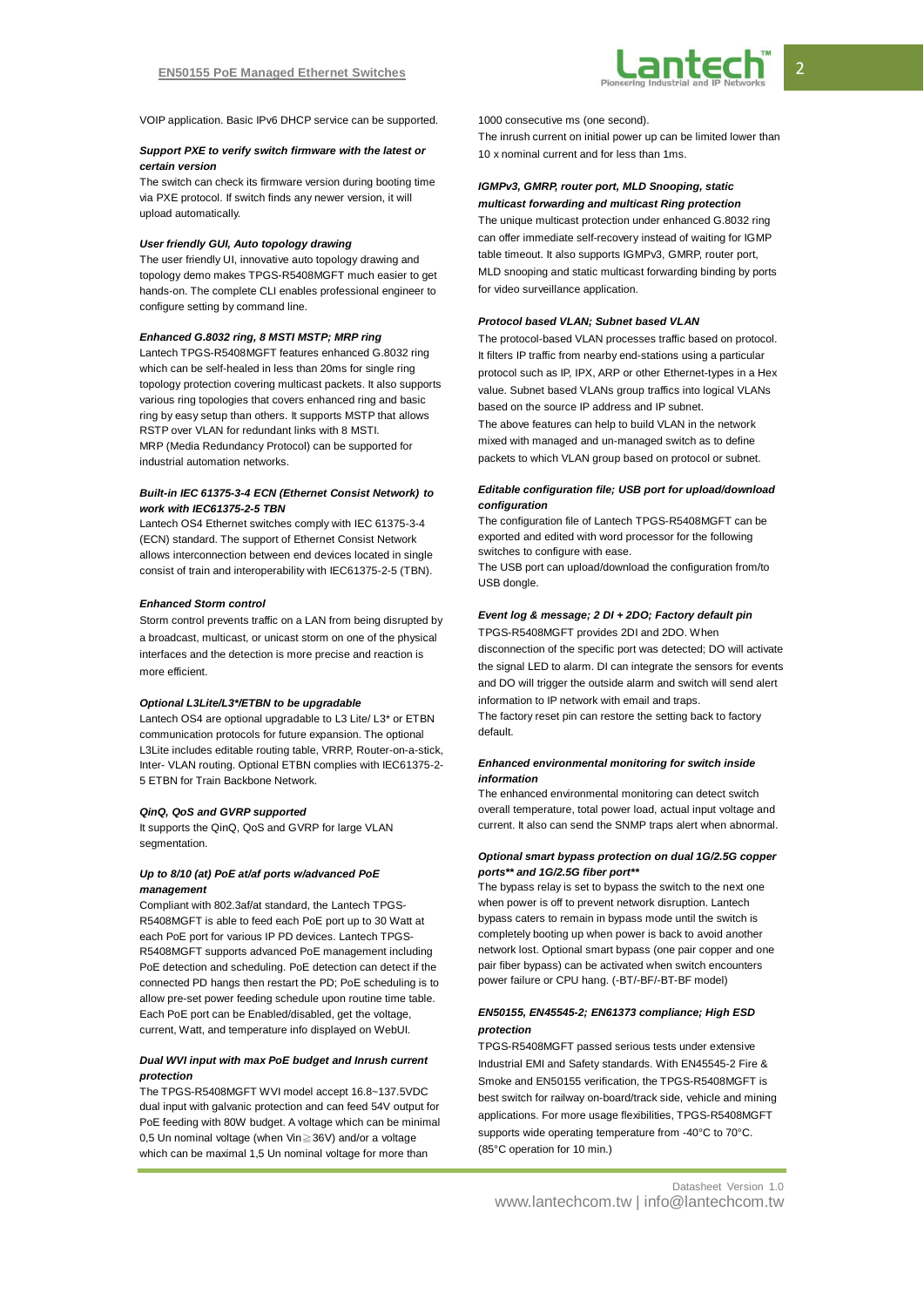

# FEATURES & BENEFITS

- **8 10/100/1000T + 2 1G/2.5G Copper M12 X-coded + 2 1G/2.5G Q-ODC OM3 with 8 or w/10 (incl.8 10/100/1000T + 2 uplink 1G/2.5G copper) PoE 802.3af/at ports (Total 12 Ports Switch) to feed power up to 30W for active mode operation**
- **Dual WVI input (16.8V~137.5VDC) for PoE budget 80W**
- **PoE management including PoE detection and scheduling for PD (power devices)**
- **Galvanic isolation from power input/Ethernet ports to system 1.5KV**
- **Back-plane (Switching Fabric): 36Gbps**
- **16K MAC address table**
- **10KB Jumbo frame**
- **User friendly UI, auto topology drawing, topology demo, complete CLI for professional setting**
- **Enhanced G.8032 Ring protection in 20ms for single ring**
	- *Support various ring/chain topologies, including enhanced ring & basic ring*
	- *Enhanced G.8032 ring configuration with ease*
	- *Cover multicast and data packets protection*
- **Supports IEEE 802.1p Class of Service, per port provides 8 priority queues Port base, Tag Base and Type of Service Priority**
- **IEEE 802.1d STP, IEEE 802.1w RSTP,802.1s MSTP VLAN redundancy with 8 MSTI**
- **Subnet VLAN and protocol VLAN**
- **4K 802.1Q VLAN, Port based VLAN, GVRP, QinQ, QoS**
- **Supports IEEE 802.1ab LLDP, Cisco CDP; LLDP info can be viewed via Web/ Console**
- Support PXE to verify switch firmware with the **latest or certain version**
- **DHCP server / client / DHCP Option 82 relay / DHCP Option 82 server; Port based DHCP server; DHCP Snooping, DHCP Option 66;basic IPv6 DHCP server**
- **Mac based DHCP server to assign IP address in DHCP network**
- **Bandwidth Control**
	- *Ingress packet filter and egress\* rate limit*
	- *Broadcast/multicast packet filter control*
- **Miss-wiring avoidance** 
	- *LED indicator*
	- **Node failure protection**
	- *Ensure the switches in a ring to survive after power breakout is back*
	- *The status can be shown in NMS when each*

#### *switch is back*

- System Event Log, SMTP alert and SNMP Trap for **alarm support**
- **Security** 
	- *SSL/SSH v2/INGRESS ACL L2/L3*
	- *MAC address table: MAC address*
	- *entries/Filter/static MAC-Port binding*
	- *Remote Admin: IP address security*
	- *management to prevent unauthorized intruder TACACS+*
	- *Login Security: IEEE802.1X/RADIUS*
- **HTTPS for secure access to the web interface**
- **Static multicast forwarding forward reversed IGMP flow with multicast packets binding with ports for IP surveillance application**
- **IGMP router port for multicast protection**
- **IGMPv1,v2,v3 with Query mode for multi media**
- **MLD Snooping for IPv6 Multicast stream**
- **Dual image firmware support**
- **Factory reset pin to restore setting to factory default**
- **Enhanced environmental monitoring for system actual input voltage, current, ambient temperature and total power load**
- Supports 2DI/2DO (Digital Input/Digital Output)
- **Configuration backup and restoration** 
	- *Supports editable configuration file for system quick installation*
	- *USB port for upload/download the config*
- **TFTP/HTTP firmware upgrade**
- **Diagnostic including Ping / ARP table / DDM information**
- **Enhanced Storm Control**
- Optional L3Lite/L3\*/ETBN to be upgradable
- **Built-in IEC 61375-3-4 ECN (Ethernet Consist Network) to work with IEC61375-2-5 TBN**
- **Optional smart bypass (one pair copper and one pair fiber bypass) (-BT/-BF/-BT-BF model)**
- **Inrush current protection**
- **Wide operation temperature: -40C~70C/-40F~158F (85°C operation for 10 min.)**
- **EN45545-2 Fire & Smoke, EN50155 and EN61373 shock/vibration verification**
- **IP21 aluminum housing with wall mount design**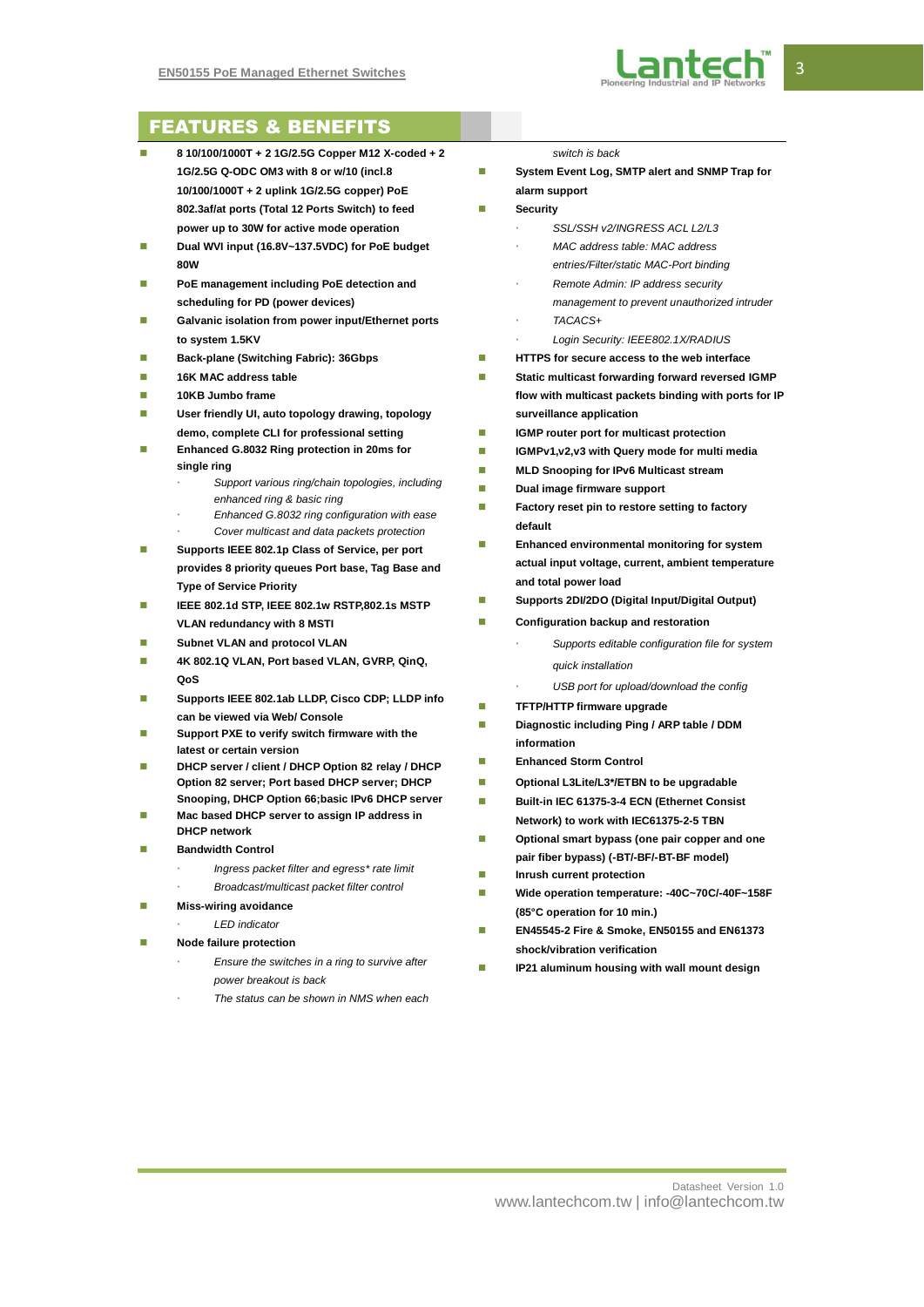# Pioneering Industrial and IP Networks



# **SPECIFICATIONS**

| <b>Hardware Specification</b>                                                                                                                                                                                                                                      | <b>Network Cable</b>                                                                | 10Base-T: 2-pair STP Cat. 3, 4, 5/ 5E/ 6 cable                                                                                                                                                                                |
|--------------------------------------------------------------------------------------------------------------------------------------------------------------------------------------------------------------------------------------------------------------------|-------------------------------------------------------------------------------------|-------------------------------------------------------------------------------------------------------------------------------------------------------------------------------------------------------------------------------|
| IEEE802.3 10Base-T Ethernet<br><b>Standards</b><br>IEEE802.3u 100Base-TX<br>IEEE802.3ab 1000Base-T<br><b>IEEE802.3x Flow Control and Back Pressure</b><br>IEEE802.3ad Port trunk with LACP<br>IEEE802.1d Spanning Tree<br>IEEE802.1w Rapid Spanning Tree           | 1G/1.25Giga<br><b>Optical Cable</b>                                                 | Multi-mode: 50/125um~62.5/125um<br>Single mode: 9/125um<br>Available distance: 550m (Multi-mode)/40km<br>(Single-mode)<br>Wavelength: 850nm (Multi-mode)/1310nm (Single-<br>mode)                                             |
| <b>IEEE802.1s Multiple Spanning Tree</b><br>IEEE802.3ad Link Aggregation Control Protocol<br>(LACP)<br>IEEE802.1AB Link Layer Discovery Protocol<br>(LLDP)<br>IEEE802.1X User Authentication (Radius)                                                              | 2.5G Optical<br>Cable                                                               | Multi-mode: 50/125um~62.5/125um<br>Single mode: 9/125um<br>Available distance: 300m (Multi-mode)/40km<br>(Single-mode)<br>Wavelength: 850nm (Multi-mode)/1310nm (Single-<br>mode)                                             |
| IEEE802.1p Class of Service<br>IEEE802.1Q VLAN Tag<br>IEEE802.3at/af Power over Ethernet<br>Switch<br>Back-plane (Switching Fabric): 36Gbps<br>Architecture<br>16K MAC address table<br><b>Mac Address</b><br>Jumbo frame<br>10KB                                  | LED                                                                                 | Per unit: Power 1 (Green), Power 2 (Green),<br>FAULT (Red); RM(Green)<br>10/100/1000T Ethernet port: Link/Activity (Green)<br>1G/2.5G copper: Link/Act (Yellow)<br>1G/2.5G fiber: Link/Act (Orange)<br>PoE : Link/Act (Green) |
| 10/100/1000T: 8 x M12 8-pole X-coded with Auto<br>Connectors<br>MDI/MDI-X function<br>1G/2.5G Copper: 2 x M12 8-pole X-coded with Auto<br><b>MDI/MDI</b> function<br>1G/2.5G Dual Speed Fiber: 2 x Q-ODC OM3<br>connector for single-mode or multi-mode type fiber | <b>DI/DO</b><br>Operating                                                           | 2 Digital Input (DI) :<br>Level 0: -30~2V / Level 1: 10~30V<br>Max. input current:8mA<br>2 Digital Output (DO): Open collector to 40 VDC,<br>200 <sub>m</sub> A<br>5% ~ 95% (Non-condensing)                                  |
| cable<br>Power Input connector: 1 x M12 4-pole Male X-<br>coded<br>Reset/Console/USB: 1 x M12 8-pole X-coded<br>DIDO: 1 x M12 5-pole X-coded                                                                                                                       | Humidity<br>Operating<br><b>Temperature</b><br><b>Storage</b><br><b>Temperature</b> | -40°C~70°C / -40°F~158°F (85°C operation for 10<br>$min.$ )<br>-40°C~85°C / -40°F~185°F                                                                                                                                       |

Datasheet Version 1.0

www.lantechcom.tw | info@lantechcom.tw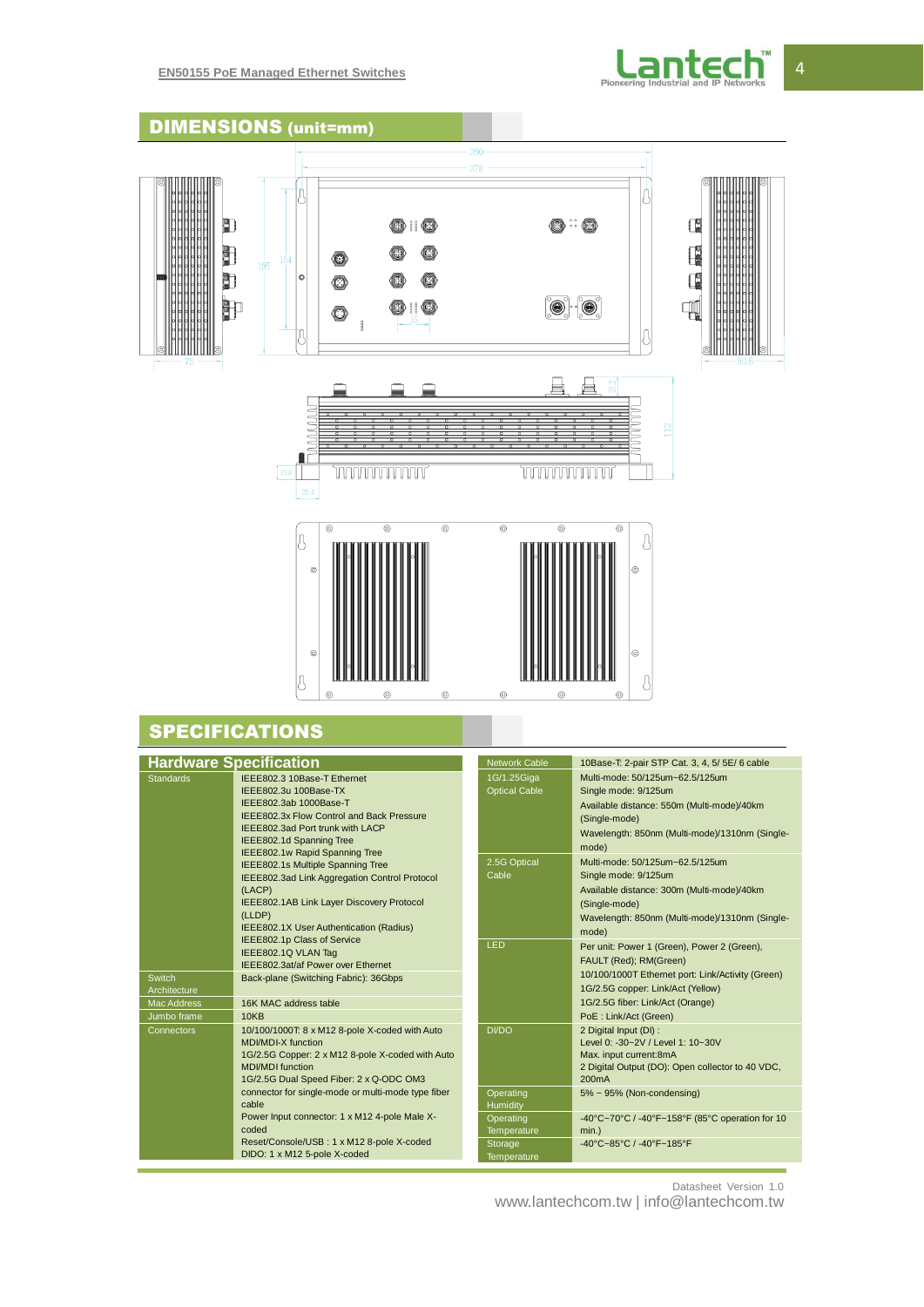#### **EN50155 PoE Managed Ethernet Switches**



| PoE Budget                              | Input Range                                                 | Power Input                                                                               | Maximal<br>PoE | Clas:                      |
|-----------------------------------------|-------------------------------------------------------------|-------------------------------------------------------------------------------------------|----------------|----------------------------|
|                                         |                                                             |                                                                                           | <b>Budget</b>  | Rem                        |
|                                         | 16.8~27VDC                                                  | Dual Power Input<br>28~137.5VDC Single Power Input                                        | 80W<br>80W     |                            |
| PoE pin                                 |                                                             | M12 port #1~#8 (-8 model); #9~#12 (-10 model);                                            |                |                            |
| assignment                              |                                                             | support IEEE 802.3at/af End-point, Alternative A                                          |                | Logir<br>Port              |
|                                         | mode                                                        |                                                                                           |                |                            |
| Power Supply                            |                                                             | Dual DC input, 16.8VDC~137.5VDC                                                           |                | <b>Netw</b>                |
| Power<br>Consumption                    | Max. 38.8W exclude PoE load                                 |                                                                                           |                |                            |
| <b>Dimensions</b>                       | IP21 model: Aluminum case                                   |                                                                                           |                |                            |
|                                         |                                                             | 304mm(W)x195mm(H)x96.2mm(D)                                                               |                |                            |
| Weight                                  | 5.15kgs                                                     |                                                                                           |                |                            |
| Installation                            | <b>Wall Mount Design</b>                                    |                                                                                           |                |                            |
| <b>EMI &amp; EMS</b>                    | FCC Part 15 Class A                                         |                                                                                           |                |                            |
|                                         | IEC/EN61000-6-2                                             |                                                                                           |                |                            |
|                                         | IEC/EN61000-6-4                                             |                                                                                           |                |                            |
|                                         | CE EN55032 Class A                                          | CE EN55024: CE EN61000-4-2 (ESD) Level 3                                                  |                | <b>IGMF</b>                |
|                                         | CE EN61000-4-3 (RS) Level 3                                 |                                                                                           |                |                            |
|                                         | CE EN61000-4-4 (EFT) Level 3                                |                                                                                           |                |                            |
|                                         |                                                             | CE EN61000-4-5 ED3 (Surge) Level 3                                                        |                | <b>MLD</b>                 |
|                                         | CE EN61000-4-6 (CS) Level 3                                 |                                                                                           |                | <b>Station</b>             |
|                                         |                                                             | CE N61000-4-8 (Magnetic field) Level 3                                                    |                | forwa                      |
| <b>Verifications</b>                    |                                                             | EN50155/EN50121-3-2/EN50121-4;                                                            |                |                            |
|                                         |                                                             | EN45545-1, EN 45545-2 Fire & Smoke verification                                           |                | <b>Banc</b>                |
| <b>Stability Testing</b><br><b>MTBF</b> | EN61373 (Shock and Vibration)<br>TBC (standards: IEC 62380) |                                                                                           |                |                            |
| Warranty                                | 5 years                                                     |                                                                                           |                |                            |
| Bypass**                                |                                                             | One pair copper and one pair fiber bypass on                                              |                |                            |
|                                         |                                                             | 1G/2.5G Copper ports and 1G/2.5G Fiber Q-ODC                                              |                |                            |
|                                         | and CPU hang                                                | ports to pass to next switch in case of power failure                                     |                |                            |
| <b>Software Specification</b>           |                                                             |                                                                                           |                |                            |
| Management                              |                                                             | SNMP v1 v2c, v3/ Web/Telnet/CLI                                                           |                |                            |
| <b>SNMP MIB</b>                         | RFC 1213 MIBII                                              |                                                                                           |                | Flow                       |
|                                         | <b>RFC 1158 MIB</b>                                         |                                                                                           |                | Syste                      |
|                                         | RFC 1157 SNMP MIB                                           |                                                                                           |                |                            |
|                                         | RFC 1493 Bridge MIB*                                        |                                                                                           |                | Prote                      |
|                                         | <b>RFC 1573 IF MIB</b>                                      |                                                                                           |                |                            |
|                                         | RFC 2674 Q-Bridge MIB*                                      |                                                                                           |                |                            |
|                                         | RFC 2819 RMON MIB<br><b>Private MIB</b>                     |                                                                                           |                | <b>SNM</b>                 |
| <b>ITU G.8032</b>                       |                                                             | Support ITU G.8032 for Ring protection in less than                                       |                |                            |
|                                         |                                                             | 20ms for self-heal recovery (single ring enhanced                                         |                |                            |
|                                         | mode)                                                       |                                                                                           |                |                            |
|                                         |                                                             | Support basic single ring & enhanced ring                                                 |                |                            |
|                                         |                                                             | Enhanced G.8032 ring configuration with ease                                              |                |                            |
|                                         |                                                             | Cover multicast & data packets protection                                                 |                |                            |
| PoE                                     |                                                             | PoE Detection to check if PD hangs then restart the                                       |                | PXE                        |
| Management                              | <b>PD</b>                                                   |                                                                                           |                | <b>DHC</b>                 |
| Per Port PoE                            | PoE scheduling                                              | On/ Off, voltage, current, watts, temperature                                             |                |                            |
| <b>Status</b>                           |                                                             |                                                                                           |                |                            |
| User friendly UI                        |                                                             | Auto topology drawing                                                                     |                | Mac                        |
|                                         | Topology demo<br>п<br>▬                                     | Complete CLI for professional setting                                                     |                | <b>Serve</b><br><b>DNS</b> |
| Port Trunk with                         | LACP Port Trunk: 8 Trunk groups                             |                                                                                           |                |                            |
| LACP                                    |                                                             |                                                                                           |                | NTP/                       |
| <b>LLDP</b>                             |                                                             | Supports LLDP to allow switch to advise its                                               |                |                            |
| <b>CDP</b>                              |                                                             | identification and capability on the LAN<br>Cisco Discovery Protocol for topology mapping |                | Firmy                      |
| Enhanced                                |                                                             | System status for actual input voltage, current, total                                    |                | Conf                       |
| Environmental                           |                                                             | power load and ambient temperature to be shown                                            |                | <u>uploa</u>               |
| Monitoring                              |                                                             | in GUI and sent alerting if any abnormal status                                           |                | dowr                       |
| VLAN                                    | Port Based VLAN                                             | IEEE 802.1Q Tag VLAN (256 entries)/ VLAN ID (Up                                           |                | Enha                       |
|                                         |                                                             | to 4K, VLAN ID can be assigned from 1 to 4096)                                            |                | Cont                       |
|                                         | GVRP, QinQ, QoS                                             |                                                                                           |                | <b>ECN</b>                 |
|                                         | Protocol based VLAN                                         |                                                                                           |                |                            |
|                                         | IPv4 Subnet based VLAN                                      | Supports IEEE802.1d Spanning Tree and                                                     |                |                            |
| <b>Spanning Tree</b>                    |                                                             | IEEE802.1w Rapid Spanning Tree, IEEE802.1s                                                |                |                            |
|                                         | Multiple Spanning Tree 8 MSTI                               |                                                                                           |                | Optic                      |
| <b>Quality of Service</b>               |                                                             | The quality of service determined by port, Tag and                                        |                | L3Lit                      |
|                                         | Code Points - DSCP                                          | IPv4 Type of service, IPv4 Differentiated Services                                        |                |                            |
|                                         |                                                             |                                                                                           |                |                            |

| <b>Class of Service</b>       |                                                                                                          |  |  |
|-------------------------------|----------------------------------------------------------------------------------------------------------|--|--|
|                               | Support IEEE802.1p class of service, per port<br>provides 8 priority queues                              |  |  |
| Remote Admin                  | Supports 10 IP addresses that have permission to                                                         |  |  |
|                               | access the switch management and to prevent<br>unauthorized intruder                                     |  |  |
| <b>Login Security</b>         | Supports IEEE802.1X Authentication/RADIUS                                                                |  |  |
| <b>Port Mirror</b>            | Support 3 mirroring types: "RX, TX and Both<br>packet"                                                   |  |  |
| Network Security              | Support 10 IP addresses that have permission to                                                          |  |  |
|                               | access the switch management and to prevent                                                              |  |  |
|                               | unauthorized intruder.                                                                                   |  |  |
|                               | 802.1X access control for port based and MAC                                                             |  |  |
|                               | based authentication/static MAC-Port binding                                                             |  |  |
|                               | Ingress ACL L2/L3                                                                                        |  |  |
|                               | SSL/SSH v2 for Management                                                                                |  |  |
|                               | HTTPS for secure access to the web interface<br><b>TACACS+ for Authentication</b>                        |  |  |
| <b>IGMP</b>                   | Support IGMP snooping v1, v2, v3; Supports IGMP                                                          |  |  |
|                               | static route; 1024 multicast groups; IGMP router                                                         |  |  |
|                               | port; IGMP query; GMRP                                                                                   |  |  |
| <b>MLD Snooping</b>           | Support IPv6 Multicast stream                                                                            |  |  |
| <b>Static multicast</b>       | Static multicast forwarding forward reversed IGMP                                                        |  |  |
| forwarding                    | flow with multicast packets binding with ports for IP                                                    |  |  |
| <b>Bandwidth Control</b>      | surveillance application<br>Support ingress packet filter and egress* packet                             |  |  |
|                               | limit.                                                                                                   |  |  |
|                               | The egress* rate control supports all of packet type.                                                    |  |  |
|                               | Ingress filter packet type combination rules are<br>Broadcast/Multicast/Flooded Unicast packet,          |  |  |
|                               | Broadcast/Multicast packet, Broadcast packet only                                                        |  |  |
|                               | and all types of packet.                                                                                 |  |  |
|                               | The packet filter rate can be set an accurate value<br>through the pull-down menu for the ingress packet |  |  |
|                               | filter and the egress* packet limit.                                                                     |  |  |
| <b>Flow Control</b>           | Supports Flow Control for Full-duplex and Back<br>Pressure for Half-duplex                               |  |  |
| System Log                    | Supports System log record and remote system log                                                         |  |  |
| Protection                    | server                                                                                                   |  |  |
|                               | Miss-wiring avoidance<br>Node failure protection<br>п                                                    |  |  |
|                               | Loop protection                                                                                          |  |  |
| <b>SNMP Trap</b>              | Up to 5 trap stations; trap types including:                                                             |  |  |
|                               | Device cold start<br>Authorization failure                                                               |  |  |
|                               | Port link up/link down                                                                                   |  |  |
|                               | DI/DO open/close                                                                                         |  |  |
|                               |                                                                                                          |  |  |
|                               | Typology change(ITU ring)                                                                                |  |  |
|                               | Power failure                                                                                            |  |  |
| <b>PXE</b>                    | Environmental abnomal                                                                                    |  |  |
|                               | PXE to verify switch firmware with the latest or<br>certain version                                      |  |  |
| <b>DHCP</b>                   | Provide DHCP Client/ DHCP Server/DHCP Option                                                             |  |  |
|                               | 82/Port based DHCP; DHCP Option 66; DHCP<br>Snooping, Basic IPv6 DHCP server                             |  |  |
| Mac based DHCP                | Assign IP address by Mac in DHCP network                                                                 |  |  |
| Server                        |                                                                                                          |  |  |
| <b>DNS</b>                    | Provide DNS client feature and can set Primary                                                           |  |  |
| NTP/SNTP                      | and Secondary DNS server<br>Supports NTP/SNTP to synchronize system clock                                |  |  |
|                               | in Internet                                                                                              |  |  |
| <b>Firmware Update</b>        | Supports TFTP firmware update, TFTP backup and<br>restore; HTTP firmware upgrade                         |  |  |
| Configuration                 | Supports editable configuration file for system quick                                                    |  |  |
| upload and<br>download        | installation; Support factory reset ping to restore all<br>settings back to factory default              |  |  |
| <b>Enhanced Storm</b>         | prevents traffic on a LAN from being disrupted by a                                                      |  |  |
| Control                       | broadcast, multicast, or unicast storm on one of the                                                     |  |  |
|                               | physical interfaces                                                                                      |  |  |
| <b>ECN</b>                    | Complies with IEC 61375-3-4 (ECN) standard. The                                                          |  |  |
|                               | support of Ethernet Consist Network allows<br>interconnection between end devices located in             |  |  |
|                               | single consist of train and interoperability with                                                        |  |  |
|                               | IEC61375-2-5 (TBN).<br>Lantech OS4 are optional upgradable to L3 Lite/                                   |  |  |
| Optional<br>L3Lite/L3*/ETBN** | L3* or ETBN communication protocols for future<br>expansion. The optional L3Lite includes editable       |  |  |

Datasheet Version 1.0

www.lantechcom.tw | info@lantechcom.tw